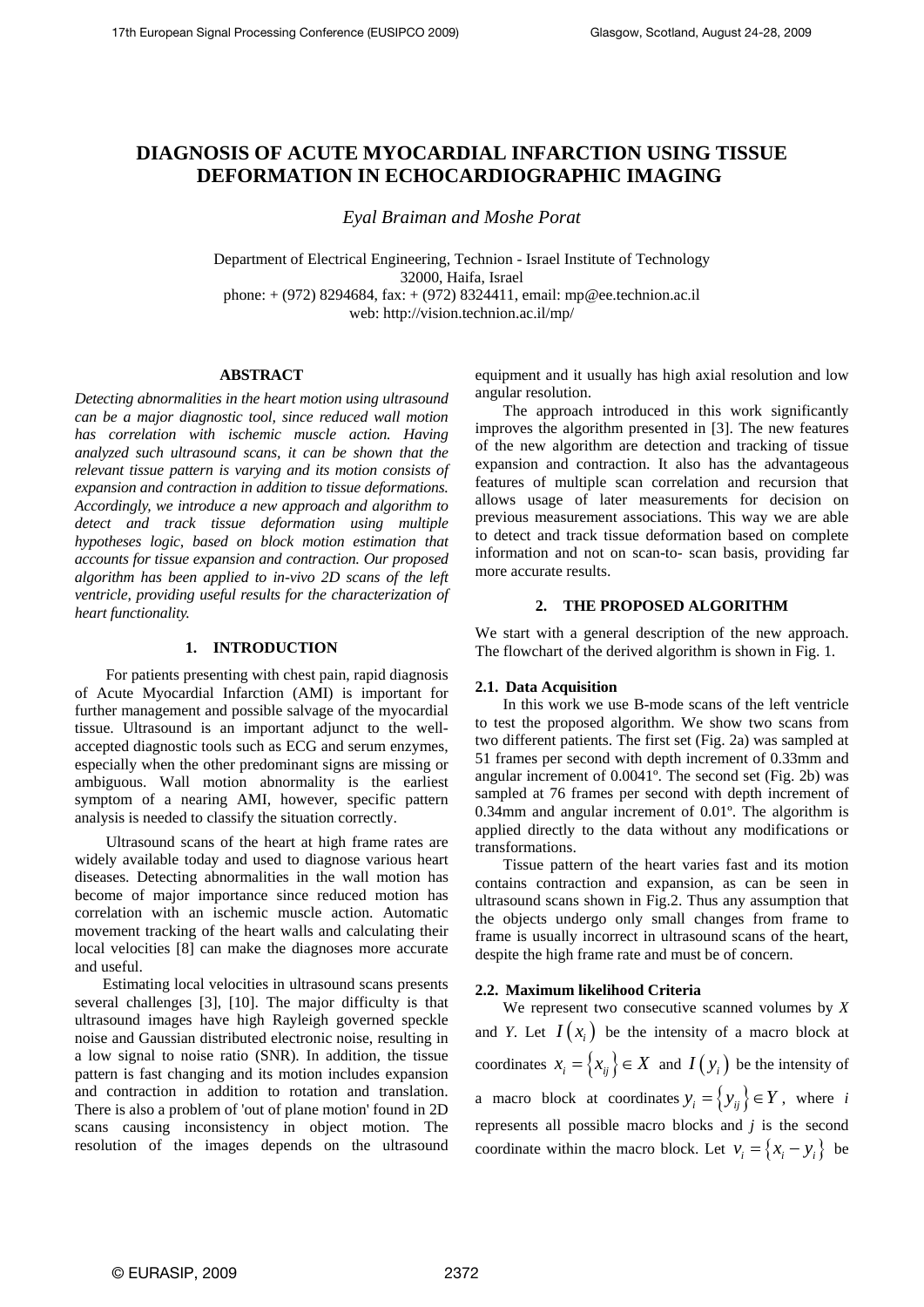the displacement vector between the two macro blocks  $x_i$ and  $y_i$ . Based on the above notations, the maximum likelihood (ML) estimation based on [2] and [4] is:

$$
v_i^{ML} = \arg \max_{v_i} \left( I(x_i) \, | \, I(y_i), v_i \right). \tag{1}
$$

There are several models describing ultrasound images with either multiplicative or additive noise. A common model that was used in this work assumes multiplicative Rayleigh distributed noise with distribution function given in [4]:

$$
f_x(x) = \frac{x}{\sigma^2} \exp\left(-\frac{x^2}{2\sigma^2}\right) \quad x > 0. \tag{2}
$$

We denote the noiseless value of pixels in macro block *i* by  $s_{ij}$ . Assuming statistically independent noise, the model for pixels in the macro blocks is

$$
x_{ij} = \eta_{ij}^x s_{ij}
$$
  
\n
$$
y_{ij} = \eta_{ij}^y s_{ij},
$$
\n(3)

where  $\eta_{ij}^x$  and  $\eta_{ij}^y$  are two independent noise elements with Rayleigh distribution. Using (3), we obtain:

$$
x_{ij} = \eta_{ij} y_{ij}, \quad \eta_{ij} = \frac{\eta_{ij}^x}{\eta_{ij}^y}.
$$
 (4)

 $\eta$ <sub>ij</sub> is a division of two independent noise elements with Rayleigh distribution given in (2), having the following distribution [6]:

$$
f_{\eta}(\eta) = \frac{2\eta}{(\eta^2 + 1)^2}, \quad \eta > 0. \tag{5}
$$

The probability function for this distribution is [4]:

$$
p(x_i | y_i, v_i) = \prod_j \left( \frac{f_\eta \left( \frac{x_{ij}}{y_{ij}} \right)}{y_{ij}} \right) = \prod_j \left( \frac{2x_{ij}}{y_{ij}} \right)^2
$$
\n
$$
= \prod_j \left\{ \frac{2x_{ij}}{y_{ij}^2 \left[ \left( \frac{x_{ij}}{y_{ij}} \right)^2 + 1 \right]^2} \right\},
$$
\n(6)

and its maximization is equivalent to the maximization of (1).

Taking the natural logarithm of both sides of (4), we obtain the following model:

$$
\tilde{x}_{ij} = \tilde{y}_{ij} + \tilde{\eta}_{ij} \text{ where } \tilde{x}_{ij} = \ln(x_{ij}),
$$
  
\n
$$
\tilde{y}_{ij} = \ln(y_{ij}), \tilde{\eta}_{ij} = \ln(\eta_{ij}).
$$
\n(7)

Accordingly, the probability function as in Equation (6) is given by [6]:

$$
p(x_i | y_i, v_i) = \prod_j \left| \frac{x_{ij}f_{\eta}\left(\frac{x_{ij}}{y_{ij}}\right)}{y_{ij}} \right| = \prod_j \left\{ \frac{2\left(\frac{x_{ij}}{y_{ij}}\right)^2}{\left[\left(\frac{x_{ij}}{y_{ij}}\right)^2 + 1\right]^2} \right\}.
$$
\n(8)

This probability function is used in this work for motion estimation, as described next.

#### **2.3. Motion Estimation (ME)**

The motivation for using ME is to trace the movement of objects from one ultrasound frame to the next. Each block in the current frame *X* is compared with the corresponding block at the same coordinates and its neighbors in the following frame *Y*.

We use an *Exhaustive Search* (ES) algorithm or *Full Search* for finding the best match [9]. The algorithm searches in all possible locations within the search window. In this work the search window consists of only non overlapping macro blocks in the neighborhood of the corresponding macro block:

$$
X = \bigcup_{i} x_{i} \quad x_{i} \cap x_{j} = \emptyset \text{ for } i \neq j
$$
  

$$
Y = \bigcup_{i} y_{i} \quad y_{i} \cap y_{j} = \emptyset \text{ for } i \neq j.
$$
 (9)

 This approach reduces drastically the search options thus increasing the speed of the ES, but more importantly, allows implementation of the *Multiple Hypotheses Tracking* (MHT) method by limiting the number of possible hypotheses.

 This limited search window may increase the errors in the best match search, but on the other hand it eliminates the need for searching for the nearest displacement vectors and the associated errors when building hypotheses. The cost function used to define the best match is the maximum likelihood criterion defined in (8). All displacement vectors in the search window are kept with their maximum likelihood value representing the probability of displacement to the particular location the current macro block can move to.

The output of ME function is a display of all the displacements in terms of pixels of each macro block of the current frame in each of the dimensions along with their respective probabilities.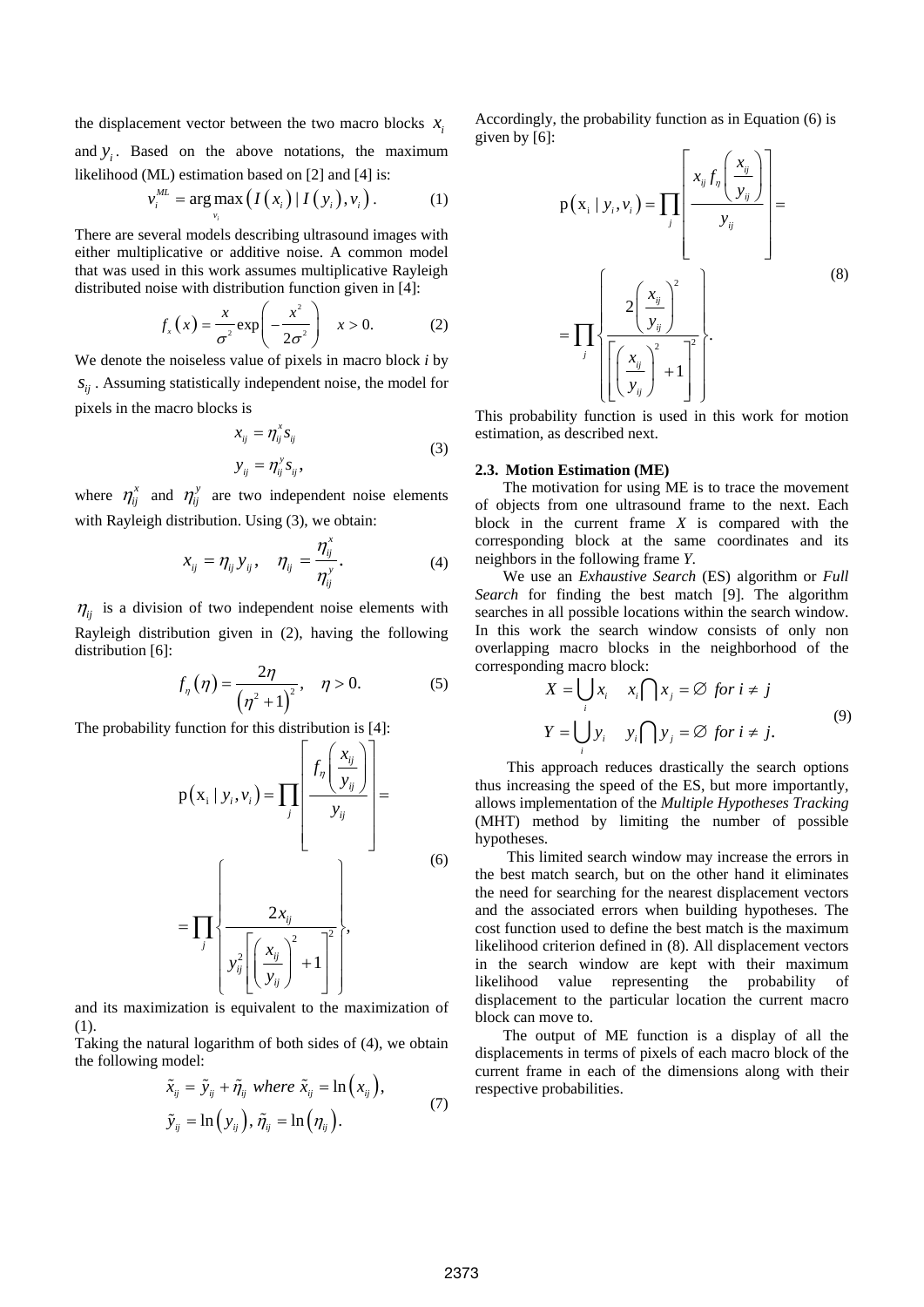

Figure 1 – Flowchart of the proposed algorithm.

This is different from the traditional usage of ME, where only the best match (highest probability) displacement is used because in this application we wish to detect tissue expansion and contraction. Tissue expansion is characterizes by several matches in the same search window having the highest probability. When tissue contraction occurs, several displacement vectors with highest probability from neighboring macro blocks have their ending at the same macro block. Therefore, we consider all possible displacement and make the decision at a later stage when the complete (or large enough) motion history is available.

The ME is calculated only for macro blocks that are above the mean noise level. This level is calculated here as an average value of 1000 samples taken randomly from the scanned volume [7]. We based this value on an assumption that the scanned tissue occupies only a small part of the volume and the rest of it is noise, as can be seen in Fig. 2. By doing so we reduced the number of calculations as well as the number of false hypotheses caused by apparent movements of macro blocks that do not contain tissue information.

The process is repeated for all the scans. The displacement vectors are used to build hypotheses of the tissue movement as described next.

#### **2.4. Multiple Hypothesis Method**

Estimation of displacement vectors of different macro blocks is not sufficient when the purpose is detecting tissue deformation. If we wish to diagnose tissue condition, we have to examine the movement for a prolonged period of time, or literally track its behavior.

To achieve this goal, we use Multiple Hypotheses Method (MHT). MHT is a deferred decision logic in which

alternative data association hypotheses are formed whenever there are observation to track conflict situations [1]. The hypotheses are propagated through the scans assuming that subsequent data will resolve the uncertainty. In this work hypotheses oriented approach that continuously updates the hypotheses by expanding and pruning was used [11].

 The hypotheses were created by connecting sequential displacements of each macro block. With every consecutive frame, as new data is received, the number of hypotheses grows and pruning is required. Pruning removes the most unlikely hypotheses and is required to limit the number of hypotheses and reduce the computation and memory requirements. It is performed periodically.

We applied the hypothesis generating technique presented in [8] to the ultrasound data. Let  $V(m) = {V_n(m), n = 1,2,..., N}$  denote the set of displacement vectors in scan *m*,  $V^m = \{ V(1), V(2), ..., V(N) \}$  denote the cumulative set of displacement vectors up through the scan *m* and  ${\Phi}^m = {\Phi}^m_j, j = 1,2,...,J_m$  denote the set of all hypotheses at frame *m* that associate the displacement vectors to the hypotheses. After a new set of displacement vectors  $V(m+1)$  is calculated using ME, a new set of hypotheses  $\Phi^{m+1}$  is repetitively built for each prior hypothesis  $\Phi_i^m$  and each of the new displacement vectors  $V_n(m+1)$ .

The probability of hypothesis  $\Phi_i^m$  given the displacement vectors up through scan *m* is denoted  $P_i^m$  and is given by:

$$
P_j^m = P(\Phi_j^m | V^m).
$$
 (10)

Let  $p_i^m \left( x_i^m \mid y_i^m, v_i^m \right)$  denote the probability of a displacement vector  $V_i^m$  in the hypothesis  $\Phi_i^m$ .  $P_i^m$  is defined as a cumulative probability of all displacement

ctors 
$$
v_i^m
$$
 in the hypothesis  $\Phi_j^m$  and can be written as [6]:

$$
P_j^m = 1 - \prod_m \left( 1 - p_i^m (x_i^m \mid y_i^m, v_i^m) \right).
$$
 (11)

The hypotheses are evaluated at the final frame by computing hypothesis scores that is defined as a cumulative probability. For each starting block in the initial frame, a hypothesis (track) having the highest cumulative probability  $P_i^m$  is chosen. This way tissue movement is examined through all the scans based on the best hypotheses that are chosen after all the information is available, instead of best match on a frame-to-frame basis that does not necessarily provide the best results.

ve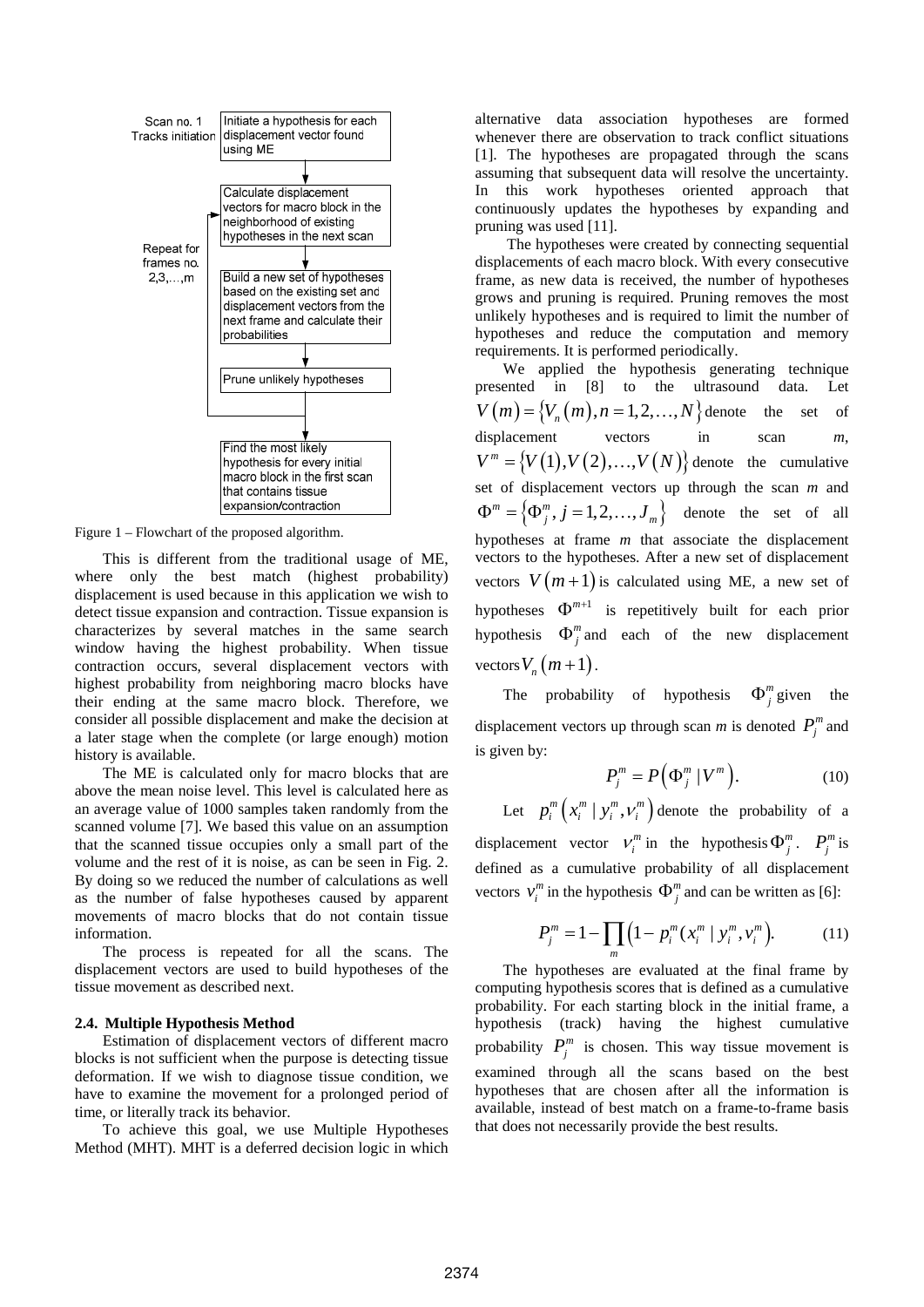#### **2.5. Tracking Tissue deformation**

Tissue contraction is detected when two or more hypotheses with the highest value of the cumulative probability  $P_i^m$  have a common displacement vector  $V_n(m)$ . In our algorithm a single displacement vector can be associated with more than one hypothesis. This way, by merging common displacement vectors  $V^m$ of different hypotheses we can account for tissue contractions that occur in the fast varying tissue pattern. This assignment logic causes hypothesis merging through the scans and continuous reduction in the number of hypotheses with common displacement vectors. The hypotheses may have a number of common displacement vectors through a number of scans.

Tissue expansion naturally creates multiple hypotheses from a single one, all of them having the highest value of the cumulative probability  $P_j^m$ . These hypotheses have a common source  $V_n(m)$  at any frame and can split more than once through the scans.

Although it is possible to detect and track tissue expansion and contraction on a single scan to single scan basis, MHT dismisses by pruning incorrect expansions and contractions that can be produced by ME, as described in Section 2.3, thus making the process more accurate.

The maximum likelihood value of displacement vectors that belong to the same expansion or contraction instance may not be precisely equal due to presence of noise and additional tissue deformations. Hence, some flexibility is needed the selection of most likely hypotheses. By setting a threshold for the cumulative probability and selecting splitting or merging hypotheses according to this threshold, we allow detection and tracking of tissue expansions in the presence of noise and additional tissue deformation.

#### **3. RESULTS**

The new algorithm has been tested on in-vivo scans of the left ventricle of the human heart to detect and track tissue expansion and contraction during the scans. Here we use 2D scans for easier presentation, but this new algorithm can be easily generalized to 3D. The scans were divided into macro blocks of 9×9 pixels. Hypotheses pruning was performed every second scan, leaving the 2% of the most likely hypotheses for each initial macro block in the first scan that passed the noise threshold. The threshold for tissue expansion and contraction was set empirically. In Fig. 2 we show movements from frame to frame that belong to hypotheses where tissue expansion or contraction was detected at least once during the scans. These hypotheses have the highest cumulative probability  $P_j^m$  as described in Section 2.4. The calculated movements from frame to frame are represented by a single arrow.

The average time to processes a single frame on AMD Athlon™ 3000+ computer with 1GB of RAM was 11 seconds.

## **4. CONCLUSIONS**

Tissue deformation detection and tracking using a Multiple Hypotheses approach with motion estimation and maximum likelihood criteria has been proposed. Our test results using in-vivo data show that this method can be used for ultrasound scans in order to analyze tissue characteristics with emphasis on contraction and expansion for prolonged period. This universal approach is suitable for practical use in ultrasound scans of various types of tissues, including the myocardium, as in this case. The complexity of the proposed algorithm is low and is very suitable for parallel computing, making it instrumental for real-time classification of AMIs.

**ACKNOWLEDGEMENT** This work was supported in part by the German-Israeli Foundation (GIF), by the H & R Sohnis Cardiology Research Fund, and by the Ollendorff Minerva Centre. Minerva is funded through the BMBF.

# **REFERENCES**

- [1] S. Blackman and R. Popoli, "Design and Analysis of Modern Tracking Systems", Artech House 1999. Ch 6.
- [2] D. Boukerroui, J.A. Nobble and M. Brady, "Velocity Estimation in Ultrasound Images: a Block Matching Approach", Info. Processing in Medical Imaging, 2003. pp. 586-598.
- [3] E. Braiman and M. Porat, "On 3D Tracking for Echocardiographic Classification of Acute Myocardial Infarction", EUSIPCO 2007.
- [4] B. Cohen and I. Dinstein: "New Maximum Likelihood Motion Estimation Schemes for Noisy Ultrasound Images", Pattern Recognition 35, 2002, pp. 455–463.
- [5] C. Kotropoulos, X. Magnisalis, I. Pitas, M.G. Strinzis, "Nonlinear Ultrasonic Image Processing Based on Signal-Adaptive Filters and Self Organizing Neural Nets", IEEE Trans. Image Process. 3 (1), 1994, pp. 65– 77.
- [6] A. Papoulis, "Probability, Random Variables and Stochastic Processes", McGraw-Hill, New York, 1991.
- [7] M. Porat and Y.Y. Zeevi "Localized Texture Processing in Vision: Analysis and Synthesis in the Gaborian Space", IEEE Trans. on Biomedical Eng., (BME) 36:11, 115-129, 1989.
- [8] D. B. Reid., "An Algorithm for Tracking Multiple Targets", IEEE Trans. on Auto. Control, Vol. 24, 1979, pp. 843-854.
- [9] D. Salomon, "Data Compression" 3rd ed., Springer-Verlag New York, 2004. Ch. 6.4.
- [10]A. Thrush and T. Hartshorne, "Peripheral Vascular Ultrasound", 2nd Ed., Elsevier, 2005. Ch. 2.
- [11]S. Urieli, M. Porat and N. Cohen, "Optimal Reconstruction of Images from Localized Phase", IEEE Trans. on Image Processing, Vol. 7, No. 6, pp. 838-853, 1998.